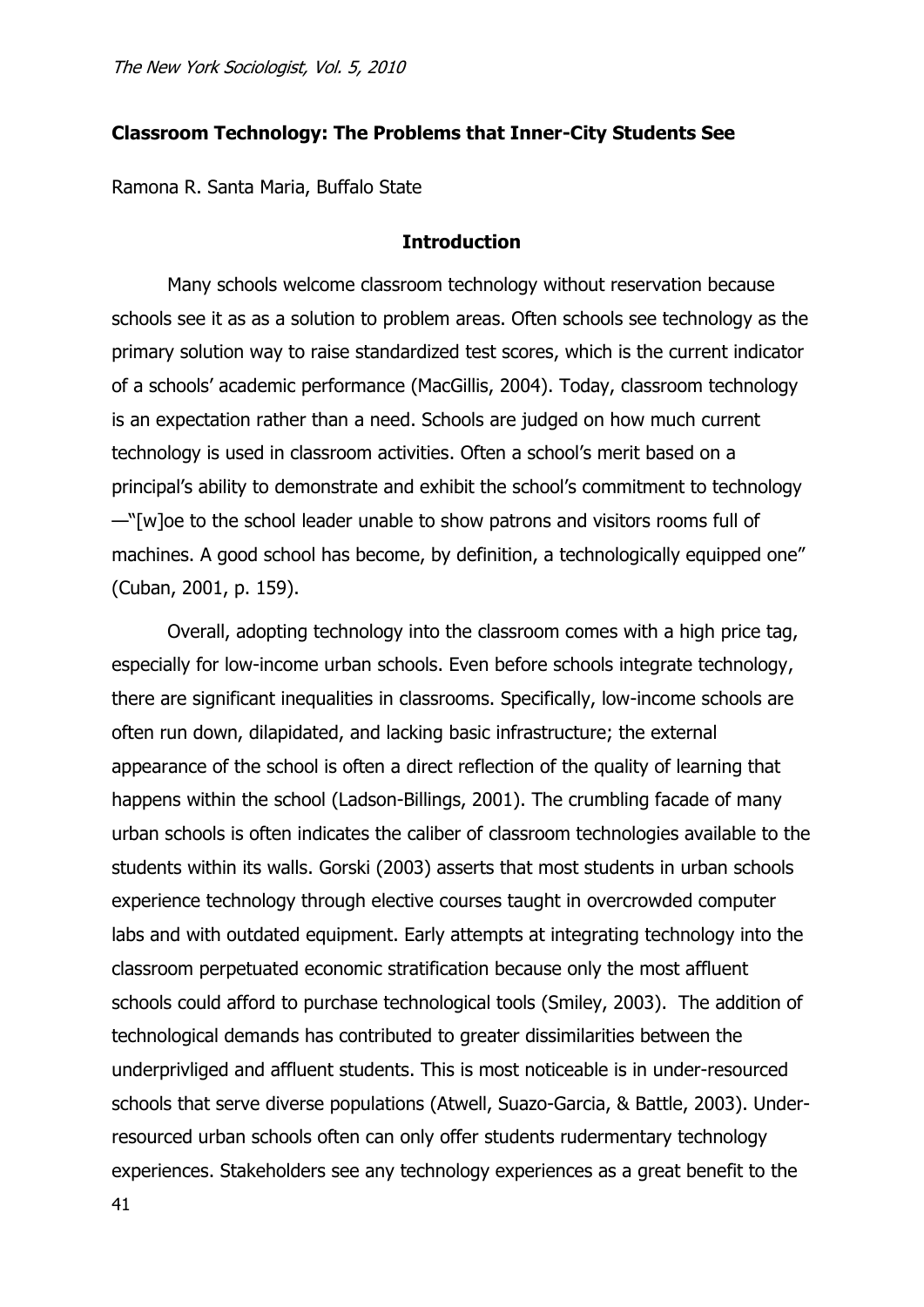students, even if they are inferior to their contemporaries (Santa Maria, 2008). In other words, technology instruction offered in urban schools is not in keeping with  $21<sup>st</sup>$  century technology skills, and therefore contributes to already significant disparities.

Under-funded schools embrace even the smallest amount of classroom technology use because it is thought to give students cultural capital, because technology is seen as a gateway to a better education leading to a better job. Bordieu defines cultural capital as, "actions which are carried out within the framework of social structure, that… work together in a harmonious way to transmit a cultural heritage which is considered as being the undivided property of the whole society. (174). Willis (1977) expands the cultural capital idea asserting "educational advancement is controlled through 'fair' meritocratic testing of precisely those skills which 'cultural capital' provides" (p. 128). Today knowing how to work with technology and having computer "skills" means that the more a student understands how to use technology the further they can go with their education. This commonly held understanding suggests that any exposure to technology is valable because it provides students with more opportunities to move within and between social strata (Richardson, 1985; Saha, 1994).

#### **Methodology**

This qualitative research study examines both teachers and students at an urban High School in Beaumont (pseudonym), a town located in upstate (name has been changed). I collected data over an eight-month period. My methods include taking field notes, participant observation, in-depth interviews, focus group interviews, and document analysis to gain an understanding of the actions, ideas, and culture of students in order tp represent them here. I also interviewed faculty members to look at how faculty view students and technology and the perceptions they have of the associated limits and possibilities for their students. I recordedthe interviews with both students and faculty and then transcribed, and coded these interviews in order to find emerging themes.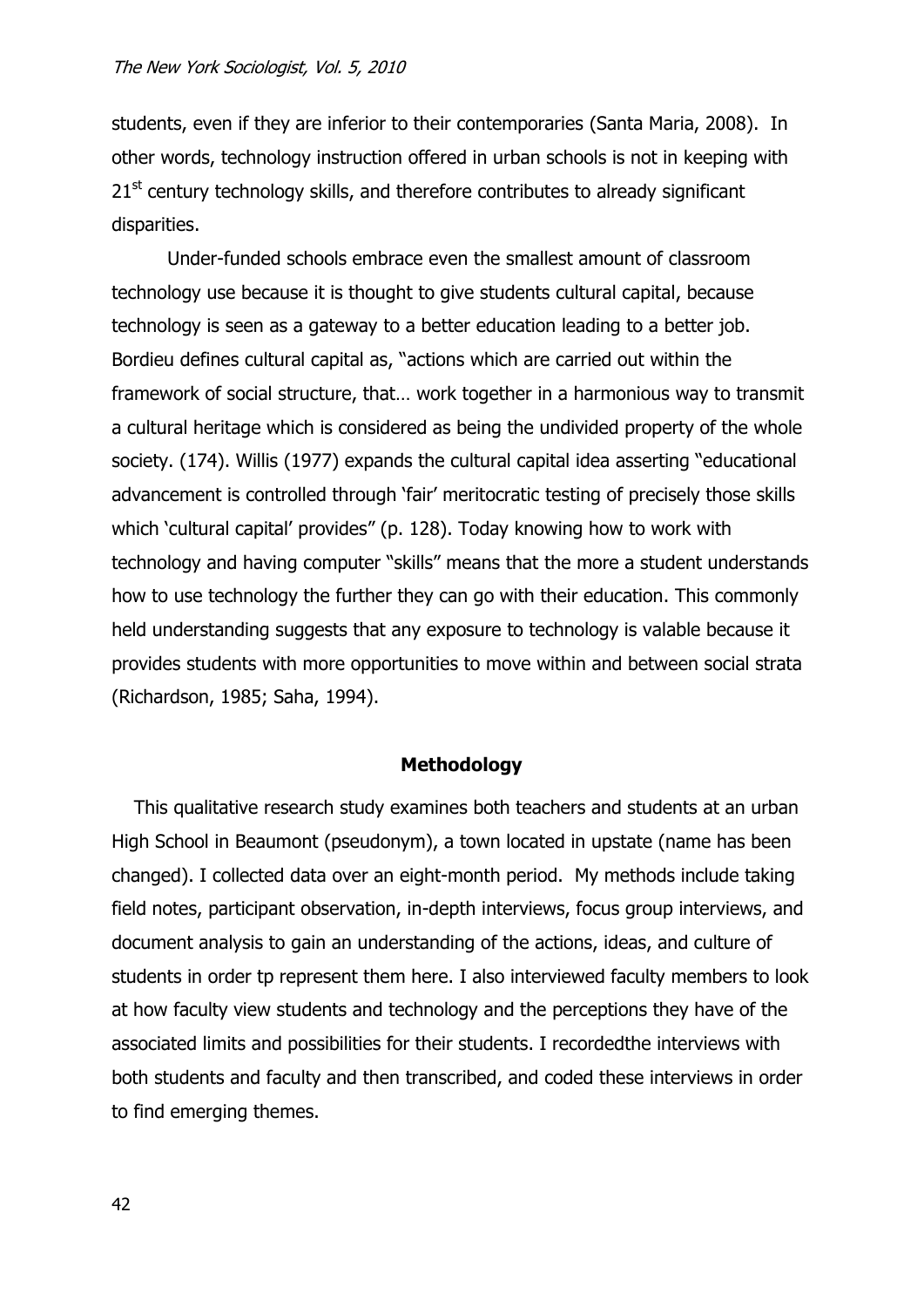## **The setting**

Schools support a standard and reproduce attitudes that define or legitimize ideas about race, class, and gender (Carlson & Dimitriadis, 2003, p. 3), as well as influence academic standards. In the case of urban schools that serve underprivileged students, one of these standards is the idea of finishing high school and gaining employment as soon as possible after graduation. The academic focus of the school, Rozene Information Technology High School (RIT), is to learn a set of skills that will get the student immediately into the workforce after graduation.

The school is unique having 2 high schools in the same building: Beaumont Academy of Technology for honors students (BAT), and Rozene Information Technology (RIT), or as named/identified by the students "regular Rozene" for district students. Students in the RIT program were trained in basic Cisco programming and networking techniques through elective courses. The classwork consisted primarily of drill and practice activities, offering few opportunites for students to engage in analytical learning activities. In contrast, the BAT program was centered on an comprehensive curriculum that centered on creating a network and troubleshooting errors, requiring students to critically analyse errors.

### **"Regular Rozene" Students**

Didi is an example of a "Regular Rozene." She is a mixed race female who has taken some business/computer classes as electives. She is excited about learning new things and passionate about school. She uses the Internet to gain knowledge that increases her cultural capital; she looks for new bands on the Internet, is a fan of anime, and is a regular on Fanfiction.net (a social networking and writing site where "writers use characters and situations already created by other writers in order to develop their personal and preferred views of the story," [http://en.wikipedia.org/wiki/Fan\\_fiction\)](http://en.wikipedia.org/wiki/Fan_fiction). She is not currently enrolled in any technology courses, so I inquired if any of her other classes incorporate technology into their lessons.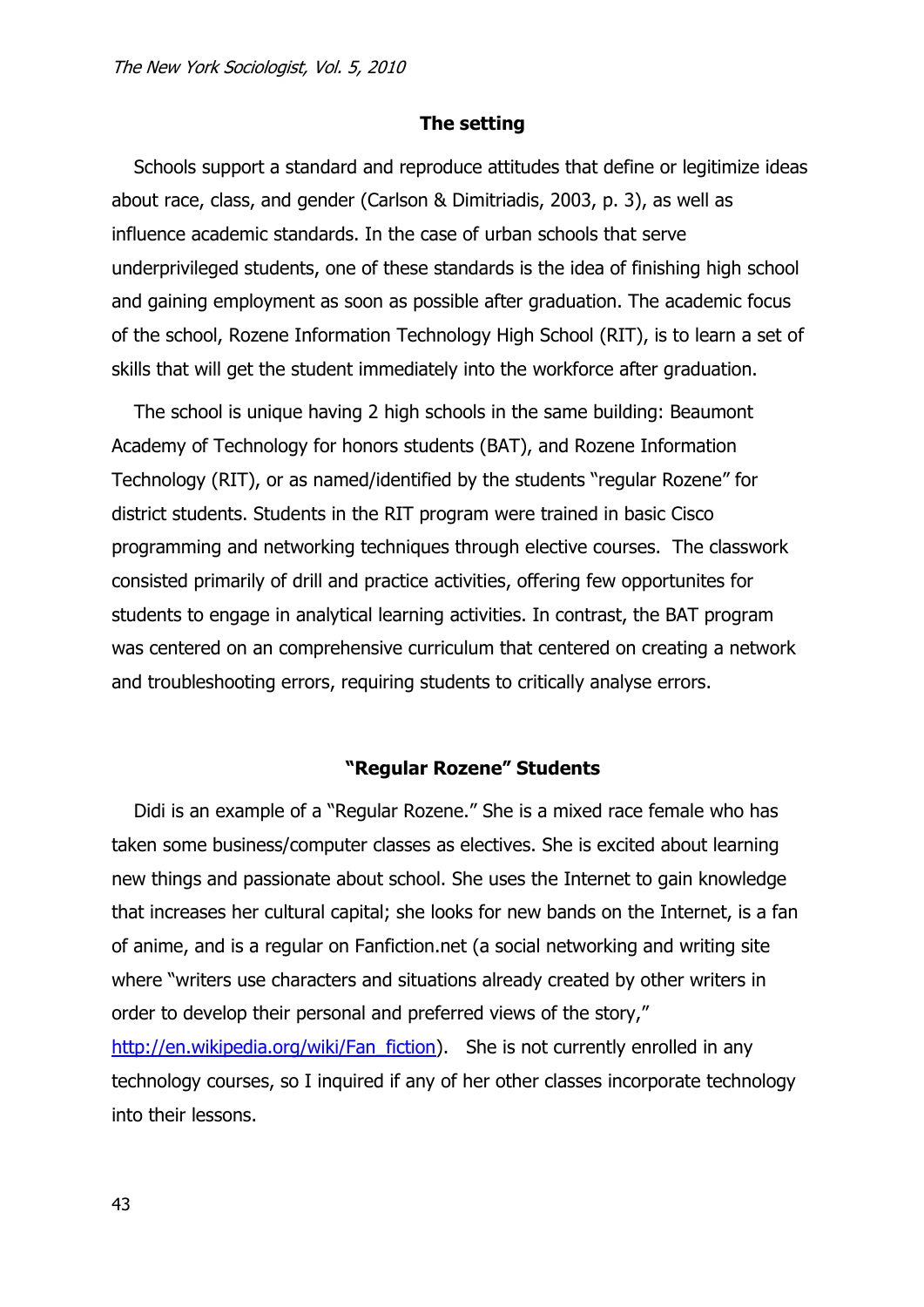DiDi: English we have computers in our [lessons]. Now we're doing like a video thing in English. [First] we Google search like our authors, and stuff, like who we're going to read about. [Next] we're doing iMovies where we make charades of the poems and stuff that we're doing, because we just finished Langston Hughes. So we took like [his] poems and we made it into a video, so that you can better understand it like watching it.

Ramona: How do you think this helped you understand the topic?

DiDi: Yeah, it's different. I've never done anything like that before. But it's really interesting, we get to work with the computer a lot and make sound effects and graph it all together and put it together to make one film. So it's interesting to see how it all works and stuff.

DiDi's statement shows effective use of integrating classroom technology into a traditional classroom. Her account illustrates how, through the use of technology, she is able to think about the work of this complex poet in a new manner - visually. While she is gaining academic knowledge, she is also learning a computer skill, how to edit video on a non-linear system. DiDi is learning how to make quick-cuts, set the tone of a video with music and most importantly she is learning how to critically think about the topic how to construct multi-layered ideas. Overall, this assignment incorporated many  $21<sup>st</sup>$  century skills needed for future employment.

Her narrative showed her first-hand enthusiasm for classroom technology that I pressed further, asking her how much technologic knowledge she felt she has in relation to other students:

DiDi: Not a lot. I don't really know a lot about technology. Like I know it's there. And I can learn about it; like I can sit in front of something and learn how to use it in like ten minutes. But there's a lot of other kids that know how to do it. Well, I see a lot of students like go around (like BAT students) -- they like go around to like Mr. Odin's class and they fix his computers for him. There's a lot of students' that do that because they know so much about technology.

It is curious as to why she only perceives those who have hands-on mechanical/technical knowledge as those acquiring "authentic" technology skills. However, what her statement does put into perspective is that although she learned how to think critically about a subject through a visual narrative, using video editing, she values this less technical ability less because it was *only* a mental skill and in no way mechanical. According to Weis (2004) mental skills hold less credibility in a working-class situation.

DiDi's narrative almost suggests a new way to look at the mental versus manual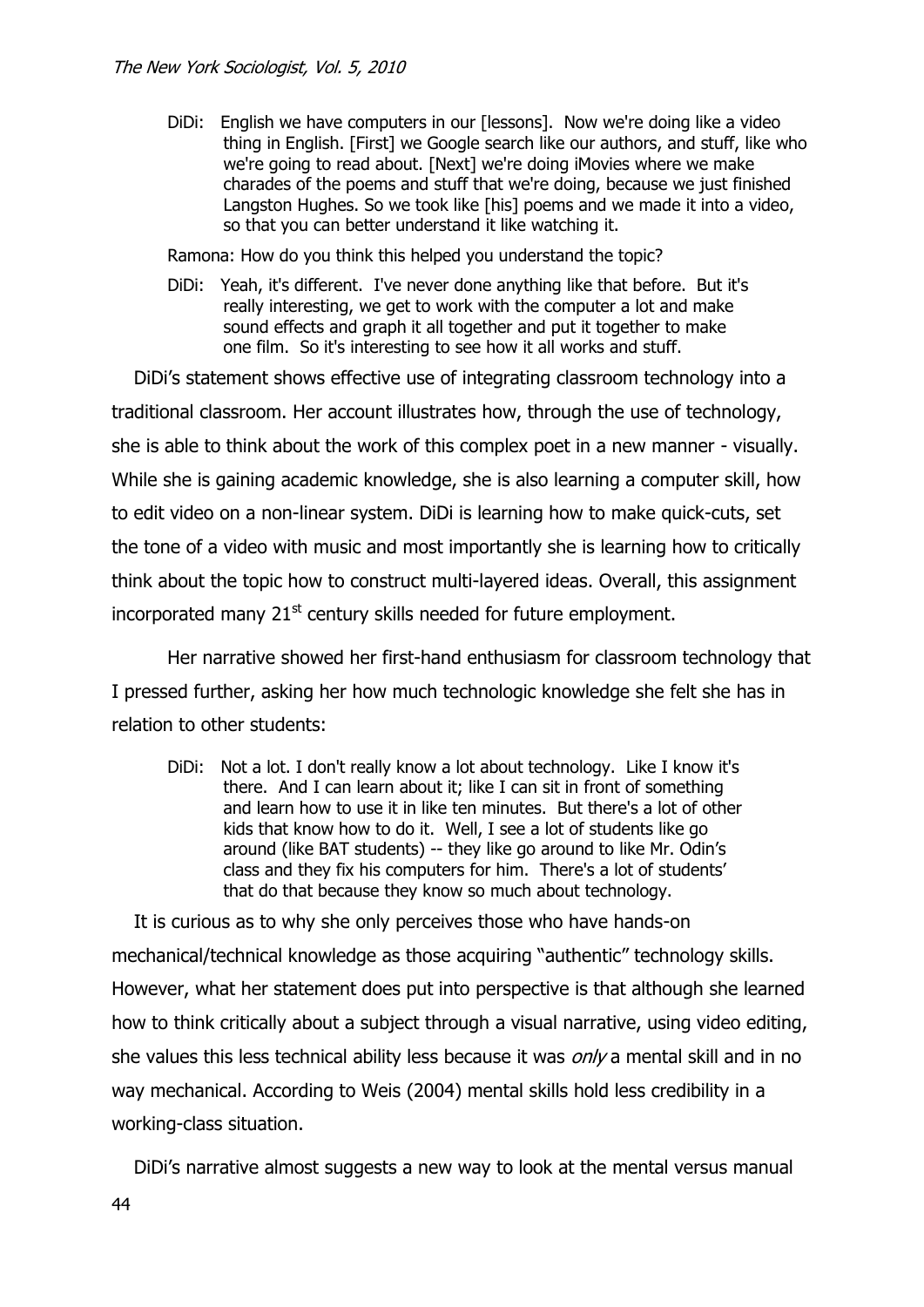#### The New York Sociologist, Vol. 5, 2010

argument. Weis (1990; 2004) explains that there are jobs that require mental labor (lawyer, accountant, teacher), while other jobs involve physical or manual labor (construction, plumber, factory work). There is tention between these two groups; especially amoungst though is manual labor. Weis continues, "mental labor is not only less valued than manual labor, but it is less valued *because* it is seen as feminine" (p.39). DiDi's narrative highlights how much she enjoyed working with video editing technology  $-$  a skill that is both mental and manual  $-$  using a technology skill that fosters creativity, critical thinking, and production to create the end result. However, when I asked about her skill level she demotes what she learned while video editing by saying that other students "go around to like Mr. Odin's class and they fix his computers for him." What DiDi overlooked is that she learned skills editing video has many more mental and technical applications that can be used in future editing positions or transferred other technology work.

DiDi's nattative is representative of other working class students at "regular Rozene" that have yet to reconceptualize themselves as completing mental labor. Furthermore, an overall look at the student narratives shows evidence that workingclass schools, and their students, have yet to re-conceptualize industrial ideas of labor, resulting from a post-industrial society and global economy. Overall, technology skills, whether they are mechanical or mental, have validity and can lead to technology or other types of employment or academic opportunities.

## **Beaumont Academy of Technology Students (BAT)**

The next account comes from a senior student in the BAT program. Susan takes a slightly different approach when discussing the benefits of being enrolled in a technology based "college preparatory" program. Her narrative is distinctly different from that of DiDi a "regular Rozene" student.

Ramona: What are some of the benefits of attending a school of technology?

Susan: If you go here you can get an internship at [International Bank].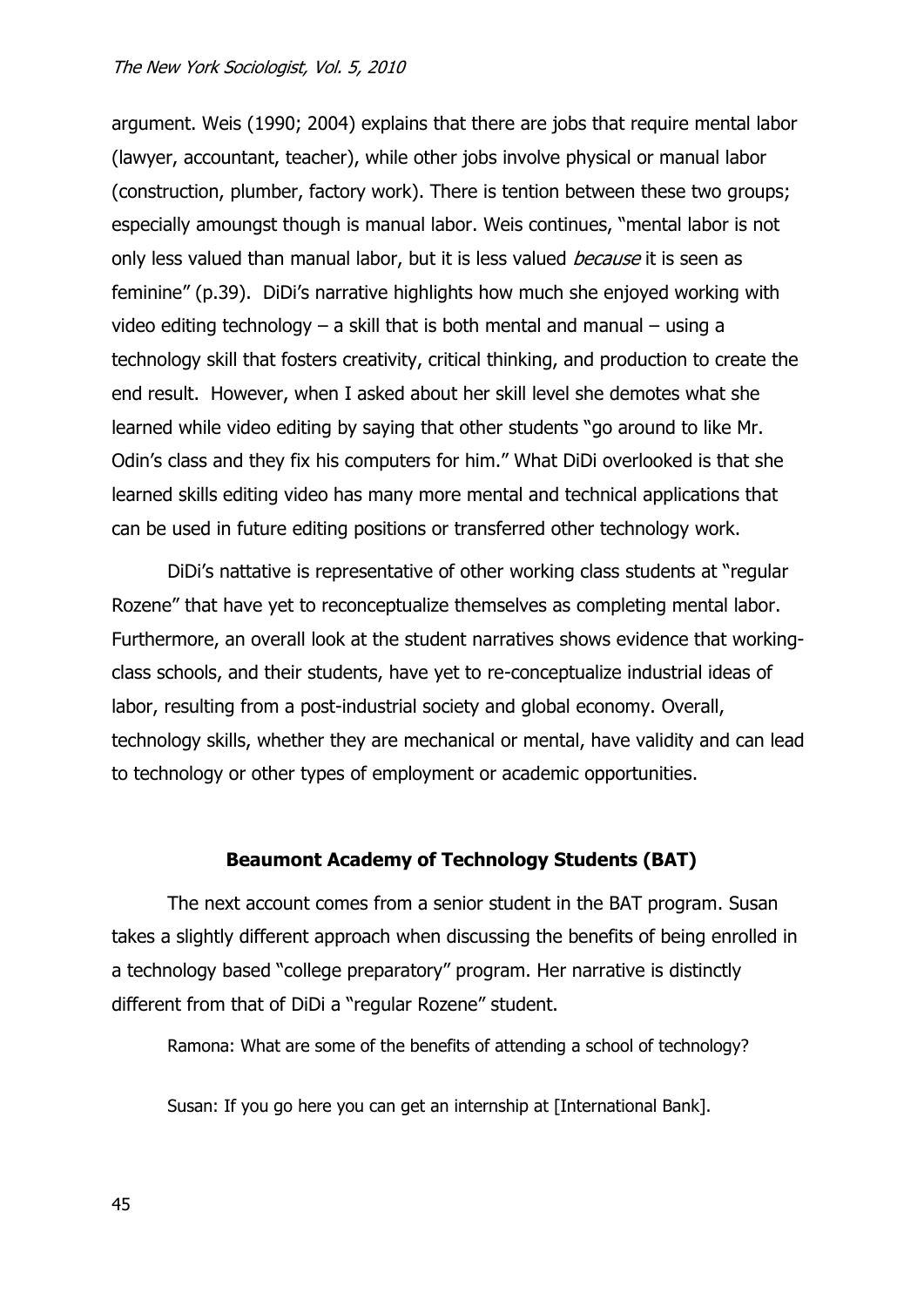Ramona: Is that internship set up through a school program?

- Susan: They only pick like 12 people to do it and you have to go through like interviews and you have to have a whole bunch of stuff…a resume and all that.
- Ramona: What did you have on your resume that was different than other students?
- Susan: Yeah it was helpful and with all the computer classes I took, because I've been [programming] for 5 years. And my business classes and all of that looked better on my resume. So there was a bunch of stuff, and I was on honor roll for the first three years of high school, that looked good. I did community service at Hospice.
- Ramona: After high school, where do you want to go to college?
- Susan I want to go to college at City College for Criminal Justice.
- Ramona What part of Criminal Justice are you interested in?
- Susan I'm really interested in Crime Scene Investigation. I used to want to be a pediatrician but the years of college are too much for me.

Like Susan, most BAT students discuss their school experience and the benefit of being enrolled in BAT as a positive experience. Afterall, they are afforded more opportunities because they are in this program. BAT students are elevated above other students because they are "the good ones" (conversation with Cisco teacher Mr. Andolini), the honor students and the students given special opportunities at school. However, BAT students may gain an advantage because of the cultural capital associated with being a part of a program that is valued in their home, by their family, as well as, at school.

Even when parent involvement was not present for a student there were many teachers advocating for BAT students, many placed themselves in the parental role campaiging for a students' betterment. Regardless of academic standing all BAT students are familiar with the language of technology. They are able to break through the some of the "mystery" associated with technology, which provided them with them some skills to move forward in the workplace, possibly on to college or a technical career. However, what BAT students take away from the program is different from the "regular Rozene" students. BAT students see some sort of post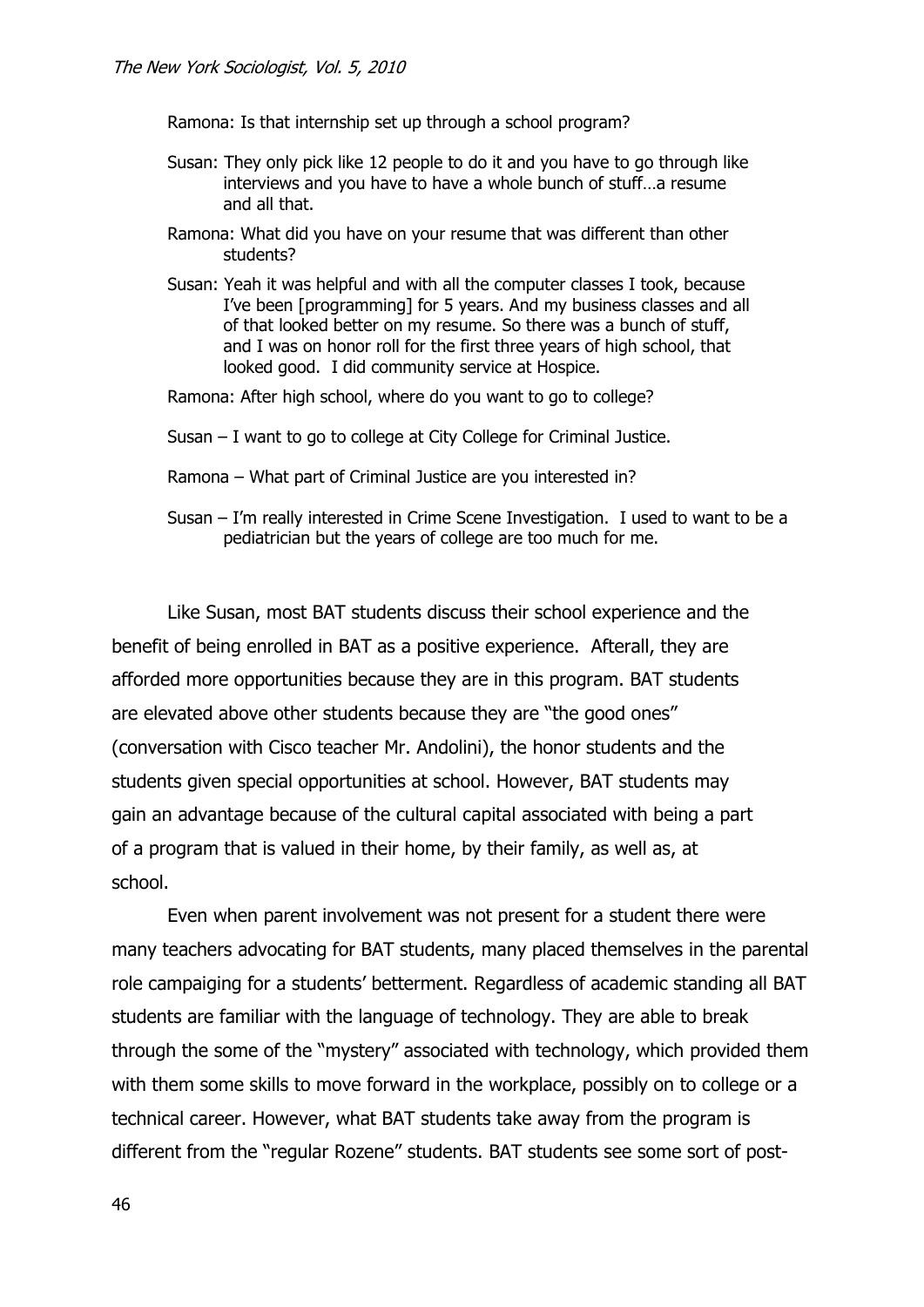secondary education in their future  $-$  they are able to connect their present opportunities within the BAT program with their future dreams; BAT students see what they are presently learning with regard to technology skills factoring into their future employment.

# **Focus Group Session**

This focus group session was a mix of both BAT and "regular Rozene" students. I began the session with some general questions regarding technology within the High School ("Tell me about the schools or places that you think use or have the most technology…‖). I then shifted focus and asked students about their perceptions of technology at other schools to assess if, or where they noiced differences between schools, and furthermore how this can make a difference in future opportunities (ex. "In your opinion which school has the most or best technology in the area?"):

Ramona: If you think that other schools have better technology – how do you think that you are going to compete with them once you leave this school…?

Although the words from my question still hung in the air, the students' answers came back like rapid fire, overlapping, excited, andinsensed:

Marie: We can't!

Clarence: Gonna have to work twice as hard!

Marie: They got money and most of them people stay outside, in the suburbs and stuff and keep their money out of Beaumont Public Schools and we don't have nothin'.

Alberto: We can but they have an advantage, you know, because they have more-better stuff than our school.

This conversation was so was intense; students were talking over one another. It was as if these students *finally* had a venue to communicate their dissatisfaction. These students offered a look into their reality that scholars and journalists commonly refer to in theoretical writing, newspapers, and books, but which they themselves rarely express. Students vividly expressed the realities of, and frustrations with, the school and district - they know that they deserve more. The level of discontent that these students communicate is hard not to notice, especially in both Marie and Clarence's expressions of "We can't" and "Gonna have to work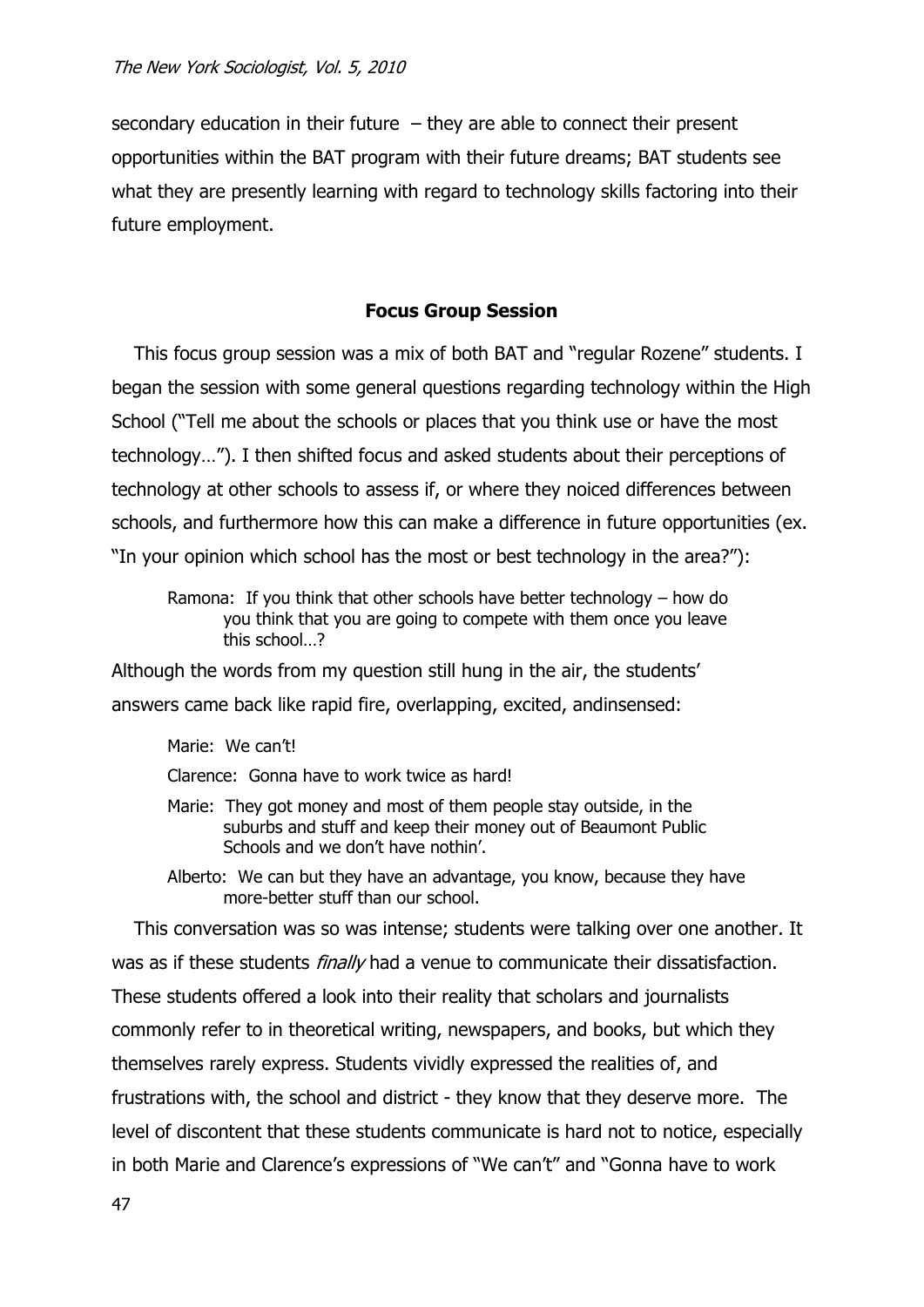#### The New York Sociologist, Vol. 5, 2010

twice as hard!" These students are poignantly aware that other students have more than they have, not just in terms of economics, but also in terms of more resources in their schools. This is not a new idea. Kozol (1991) asserts that those who are disadvantaged know that they have less; they want more for themleves, and especially a better education and opportunties and also understand that the system is broken.

As the focus group calmed down, I inquired if there was anything else that they wanted to tell me about their school. Considering that we had been discussing technology throughout the session, I assumed that they would express that they wanted newer computers, or some other type of cutting-edge technology. The students mockingly joke about how they have the latest technology in metal detectors, but throughout the conversation, they confer that even these do not work properly. However, in later focus groups, students spoke of changes within the schoolthat are not necessarily associated with the latest technology, but with which they connected the school's ability to meet students' basic needs.

Ramona: What else do you want to tell me about this school?

Clarence: I would tell you that all the calculators don't got no batteries.

(Everyone laughs)

- George: We have like 8 calculators and 2 batteries
- Alberto: They should get the calculators that don't run on batteries the [solar] ones.
- Marie: Like in Cisco they have all them computers broken down and like I had information in one of them and it got stuck in it.
- Meg: Like all the keys in the keyboards have like 5 keys missing.

Clarence: ... Or they switch 'em around.

- Meg: …Or they write on the keyboard or something, it's horrible.
- Meg: You know we got overheads, but even the newer ones they broke down.
- George: Basically everything in this school that has to do with electricity, everything it's broke down, they need to start from scratch.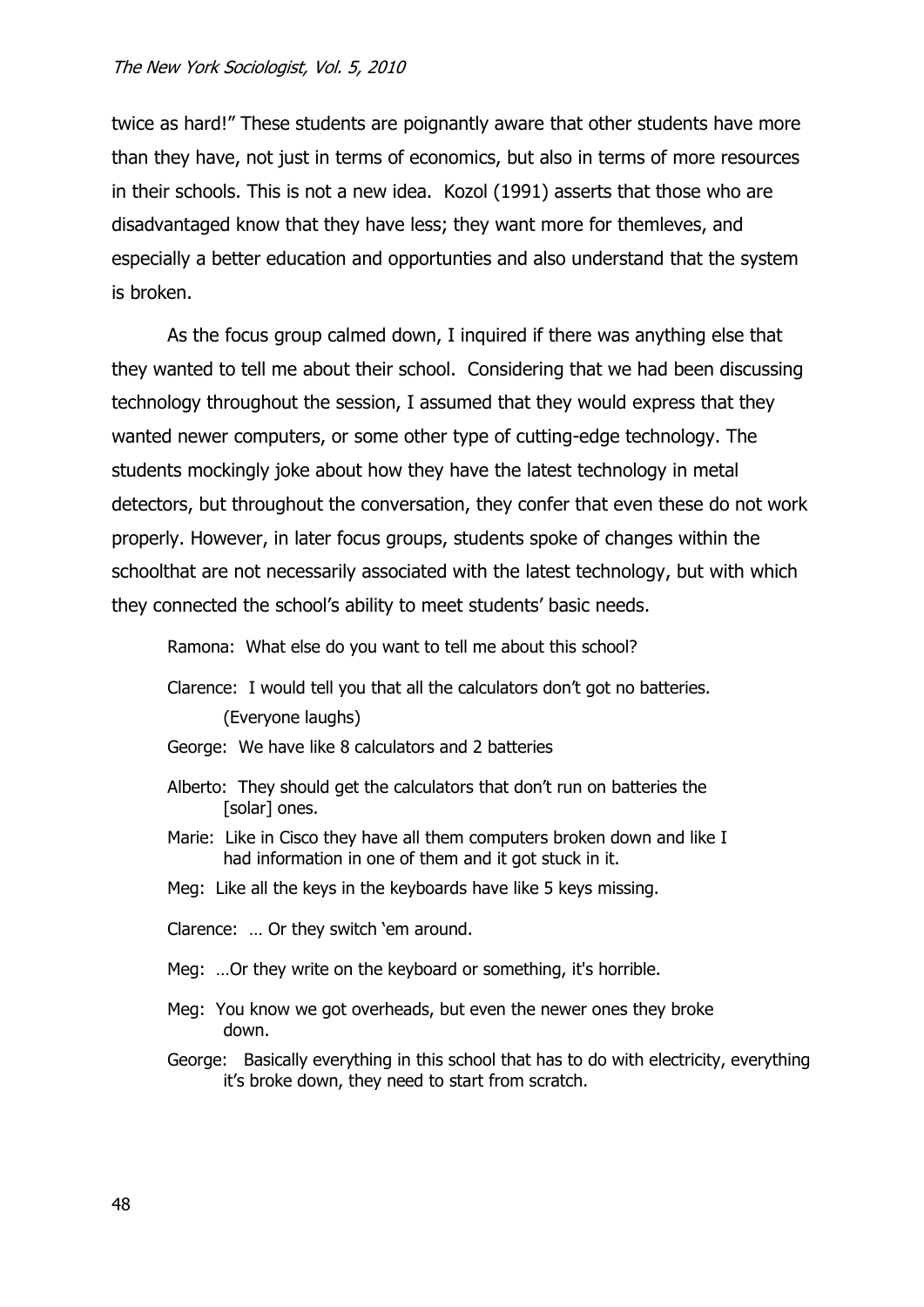The conversation quickly moves from wanting the basic necessities in technology to expressing their dissatisfaction with the overall care taken in the school.

They comment about how students steal the phone cords so that teachers cannot call security, and how, with some phones, you can dial out, but you are not heard on the other side. As George points out an example of a phone without a cord, he notices another common problem that takes the conversation in a different direction:

George: Yeah Miss [Ramona], just look at the walls the paint is peeling…

Marie: They need to change the bathrooms…

- Ramona: What's wrong with them?
- Meg: They are disgusting. In one bathroom, I think on the third floor, the toilet seat is broken off …it's like all of those rodents, too.
- Chynna: Oh yeah, we need [new hand] dryers in the bathroom too.
- Marie: They need to change the whole bathroom…
- Meg: Most of the bathrooms don't have toilet tissue in them.
- Chynna: You gotta like walk in one [stall], no toilet paper go in another keep lookin'.
- Meg: …And soap I would like to put my hand under the thing and get some soap.
- George: Whoa! We ain't never have soap. You got soap? We don't got mirrors. soap, or paper towels.
- Clarence: …Yeah they go and close bathrooms [during class time], but then the ones that they do keep open, they not staffed. That's just ignorant.
- Marie: They need locks on the doors because people keep tryin' to push in. And maybe there wouldn't be problems if they got some locks on 'em.
- Alberto: Yeah I heard [of] people having sex in the bathrooms it's crazy.

These students at RITHS express how marginalized they feel, not only

because of inferior technology, but also because of the way in which the school is improperly cared for. To look at the outside of this High School, it is fairly well kept, but I would like to relate Ladson-Billings' previously state idea to the *inside* of this school, where the lack of care is evident to the students and extends into the lack of resources in the classrooms. Everywhere you turn inside the school; there are huge cracks in the wall, and large sections of paint peeling off of the walls, especially in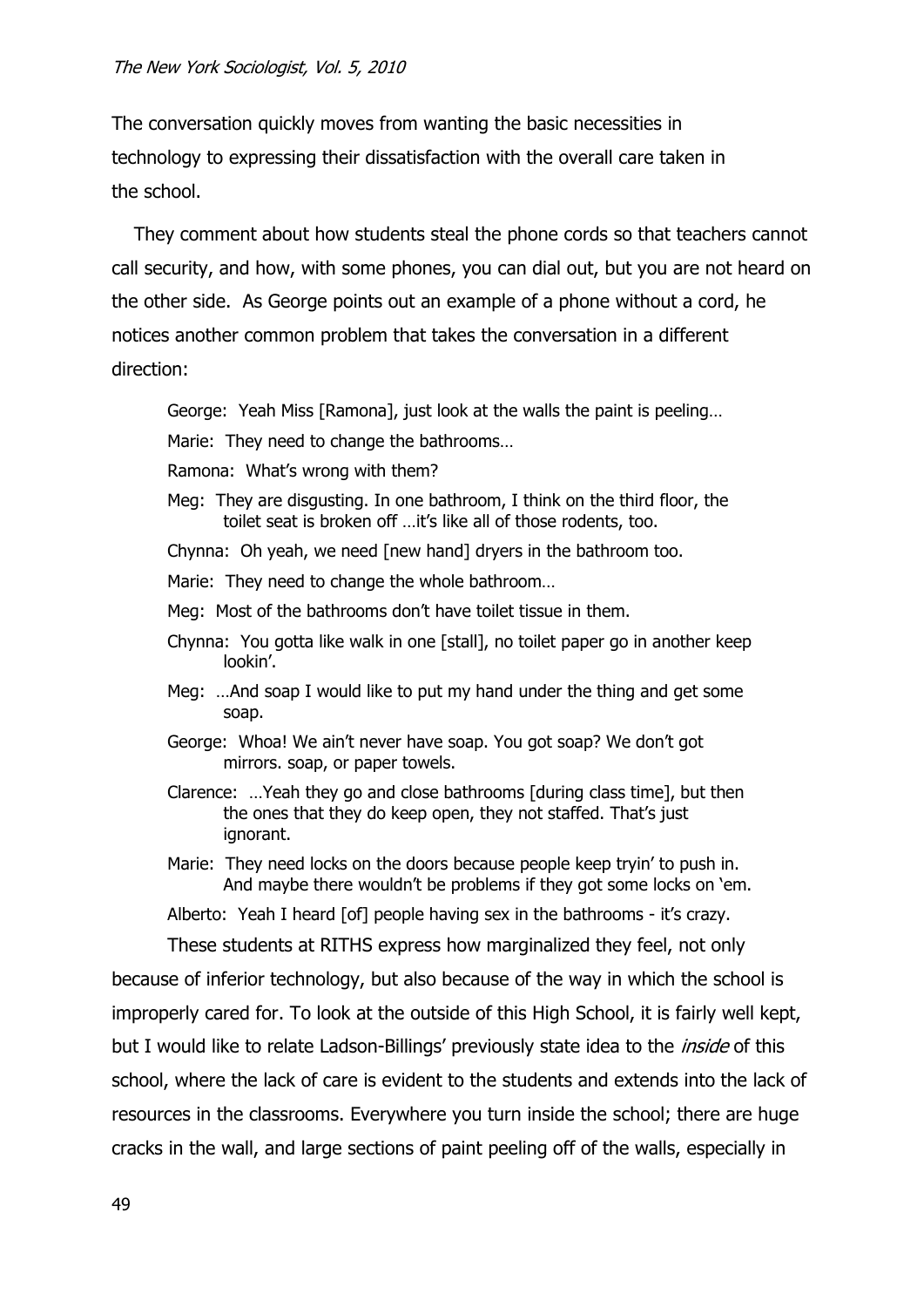#### The New York Sociologist, Vol. 5, 2010

main thoroughfares, such as stairwells. Students at this school see that within the school there is a need for basic resources such as basic paint and maintenance, clean bathrooms, and rodent control. These students want the basics, whether it is batteries in their calculators or clean bathrooms. Students are not looking for extras - they want a school that can facilitate an environment of learning. Pedro Noguera (2003) speculates that once low-income students' basic needs are fulfilled, it is easier to focus on academics.

## **Conclusion**

For most students, a High School education does not prepare them for a job after graduaton— academic subject prepare students for post secondary education. It is arguably the case that most schools expect basic technology literacy, and still other schools give a heavier emphasis on more technical "Academy" settings where students learn technical, marketable skills. However, some of the previous student narratives suggest that these students view the technology they are learning as skills that will lead toward other types of technology employment.

For students who are economically challenged, those who attend urban schools and look to get out of high school with a skill and immediately into a good paying job, technology positions seem attainable. Skill-based technology jobs contain the allure of something which students are likely familiar, skills-based labor, but this time the learned "skill" in the form of programming or networking combined with the possibilities within the popular, professional and often lucrative field of computers. Whether or not students, or their parents, see what they are learning as low-end technology skills leading to high-end positions, what students gain is exposure and more cultural capital. Scholars Bass & Rosenzweig (2001) recognize that technology has become a new, important cultural capital.

50 Truly, if schools want life-long adaptable skills for students to transcend students between the skills-based technical world and the knowledge-based blueand white-collar sectors, schools need to prepare students for current employment by emphasizing current technology skills. Employers are calling on schools to to infuse into both technical and non technical programs classroom lessons that foster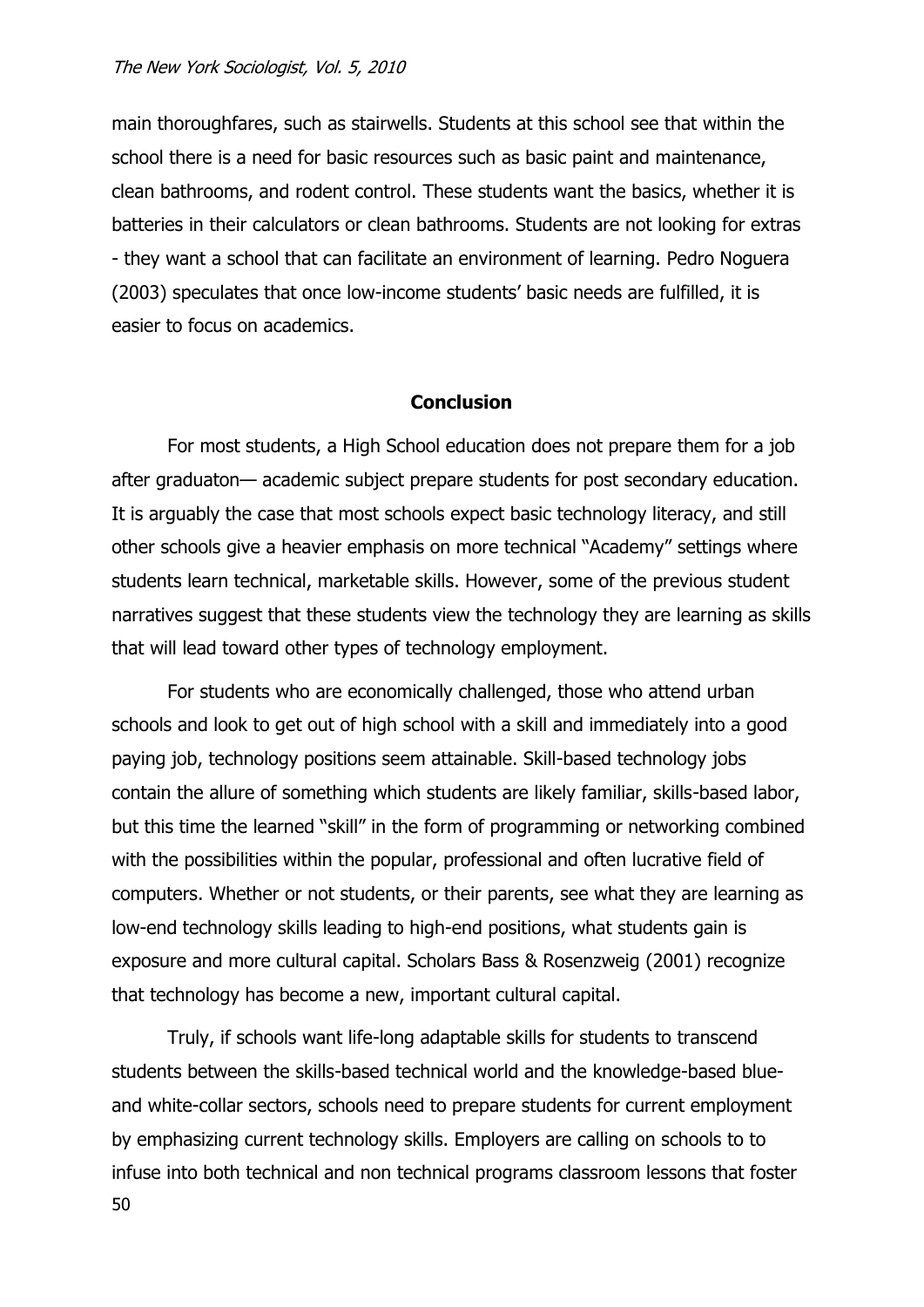such things as creativity, critical thinking, analyzing from multiple perspectives, and deductive reasoning to prepare these students for a post-industrial economy that is ever-changing (Gee 2003, 2007). Technology, when used effectively in the classroom, can facilitate soft-skills, if integrated properly and upgraded consistently.

# **REFERENCES**

- Atwell, P., Suazo-Garcia, B., & Battle, J. (2003). Computers and young children: social benefit or social problem? Social Forces, 82(1), 227.
- Bass, R., & Rosenzweig, R. (2001). Rewiring the History and Social Classrooms: Needs, Frameworks, Dangers, and Proposals. In Computing in the Social Sciences and Humanities. Illinois: University of Illinois Press.
- Bordeiu, P. (2003). Cultural Reproduction and Social Reproduction. In P. Jarvis & C. Griffin (Eds.), Adult and Continuing Education: Teaching, learning and research. London: Routledge
- Carlson, D., & Dimitriadis, G. (2003). Introduction. In G. Dimitriadis & D. Carlson (Eds.), Promises to keep: cultural studies, democratic education, and public life (pp. xi, 316 p.). New York; London: RoutledgeFalmer.
- Cuban, L. (2001). Oversold and underused: computers in the classroom. Cambridge, Mass.: Harvard University Press.
- Gee, J. (2003) High score education games, not school, are teaching kids to think. Wired.
- Gee, J. (2007) What video games have to teach us about learning and literacy., (2nd edn) (New York, Palgrave Macmillan).
- Gorski, P. C. (2003). Privilege and repression in the digital era: rethinking the sociopolitics of the digital divide. Race, Gender & Class, 82(4), 145.
- Ladson-Billings, G. (2001). Crossing over to Canaan: the journey of new teachers in diverse classrooms (1st ed.). San Francisco: Jossey-Bass.
- Richardson, R. C., Bender, L. W., & ERIC Clearinghouse on Higher Education. (1985). Students in urban settings : achieving the baccalaureate degree. Washington, D.C.: Association for the Study of Higher Education.
- Saha, L. J. (1994). Sociology of Education: Overview. In T. Husen & T. N. Postlethwaite (Eds.), The International Encyclopedia of Education (pp. 5596-5606).